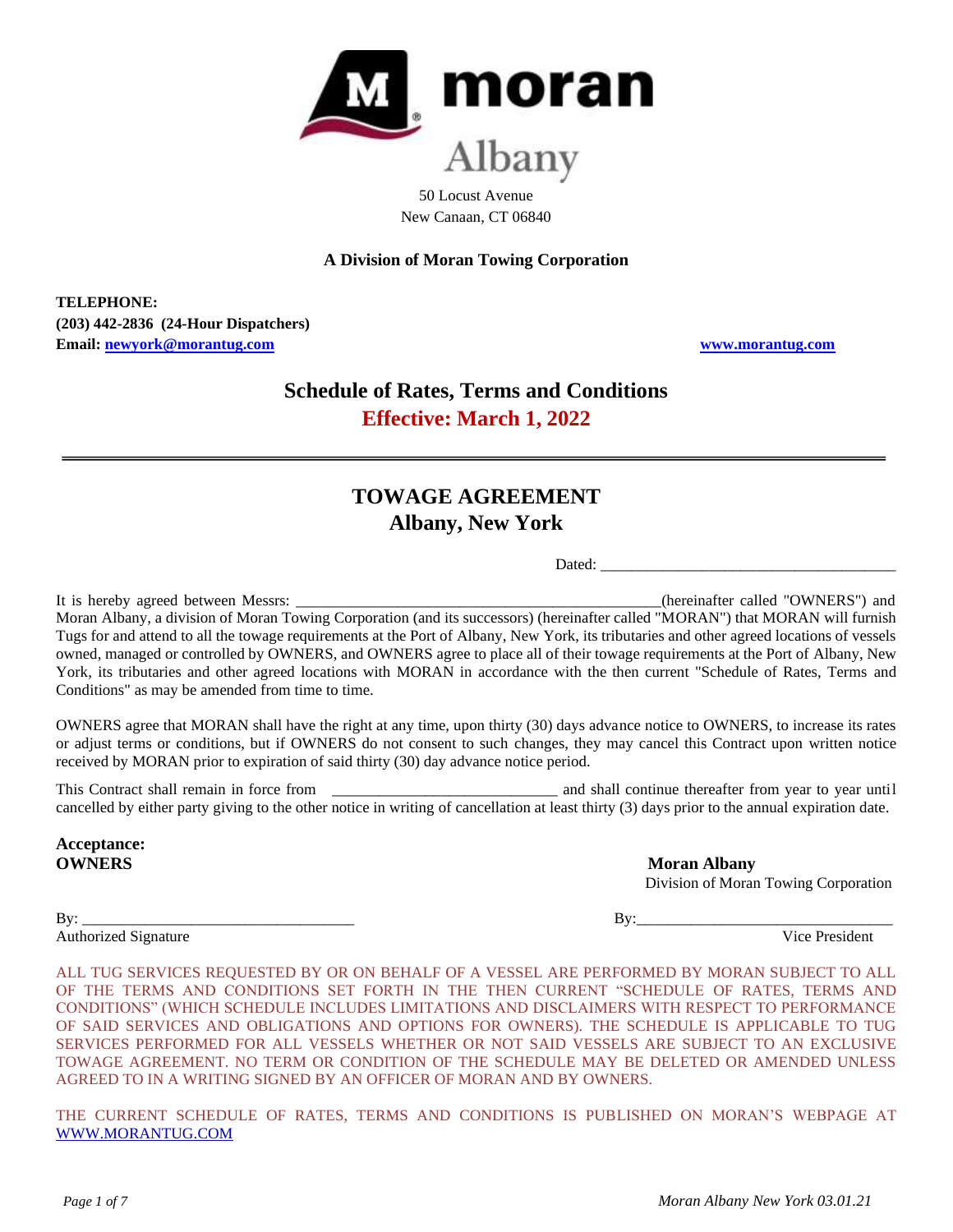#### SCOPE:

# THE FOLLOWING SCHEDULE OF RATES, TERMS AND CONDITIONS SHALL APPLY FOR TUG ASSISTANCE TO VESSELS IN THE PORT OF ALBANY, NEW YORK AND ITS TRIBUTARIES IN CLEAR WATER AND SAFE BERTHS.

## RATES:

Rates for Tug assistance are based on the Vessels highest deadweight tonnage (DWT) as published in the then current edition of "Lloyds Register of Ships" at the following rates in U.S. Dollars. Should the vessel type not have an assigned tonnage DWT, rates will be provided upon request.

## **1 DOCKING OR UNDOCKING**

Schedule of rates for Tug assistance in docking or undocking self-propelled Vessels, whether or not such Vessel is making use of its own propelling power; also shifting barges, scows or lighters:

| Zone 1 – Port of Albany south to Glenmont\$4,325 per Tug |  |
|----------------------------------------------------------|--|
|                                                          |  |
|                                                          |  |

## **2 TONNAGE CHARGE**

In addition to the rates per Zone set forth above, applicable to all ships greater than 16,000 deadweight tons, add **\$.18** per DWT of the vessel assisted.

## **3 TURNING BASIN ASSISTANCE**

Vessels that are docked/undocked and require additional Tug assistance to turn in the turning basin will be charged an additional **\$1,775** per Tug.

**Contract discounts only apply to docking / undocking rates above. Tug services provided to a Vessel on an hourly basis are not subject to a discount.**

#### **4 TUG HOURLY RATES – Subject to a two (2) hour minimum**

Hourly rates are applicable to certain services as set forth herein and subject to Holiday provisions. Unless otherwise provided, such rates will be billed at an hourly rate per Tug of **\$1,300**, pro-rated to the nearest half (1/2) hour.

## **TRANSPORTING/SHIFTING**

Hourly rate plus applicable Zone running time shall be charged for all Tug services performed in connection with the movement of a Vessel from berth to berth, whether or not the Tug is made fast to the Vessel.

# **5 LINE HANDLING SERVICES**

Running or releasing rope ship lines…………………………………………………………………………...………...\$1,350.00 Running or releasing wire ship lines……………………………………………………………………………………..\$1,800.00

## **6 CANCELLATION - REPORTING**

When a Tug is ordered to perform a service and the order is cancelled after the Tug arrives at the location ordered, a reporting charge of three-quarters (3/4) of the applicable rate will be charged including Holiday charges.

When the Tug is ordered to report to a location and the orders are cancelled less than six (6) hours prior to the order time, and prior to arrival of the Tug, two thirds (2/3) of the applicable rate will be charged including Holiday charges. If orders are cancelled more than six (6) hours prior to the ordered time, there will be no charge.

## **7 DETENTION**

The rates set forth herein include waiting time of up to one-half hour. Measured for docking, from the time that the Tug is ordered alongside by the Pilot or Master of the Vessel and, for undocking, from the time that the Tug reports at the scheduled sailing time. Waiting time in excess of one-half hour shall be charged at the applicable hourly rate for each Tug. In addition, if the Vessel is delayed for any reason not attributable to MORAN after commencement of the work, all such delay shall be charged at the applicable hourly rate for each Tug prorated to the nearest half hour. With respect to docking and undocking delays, the detention charge shall be the applicable hourly rate as set forth in paragraph 4, pro-rated to the nearest half hour.

#### **8 NOTIFICATION**

Notice for all Tug service should be given at least six (6) hours prior to the time the Tug is required.

## **9 HOLIDAYS**

Services performed on a Holiday shall be charged the applicable rate plus an additional 35% per Tug. If a Tug service commences on a regular day and concludes on a Holiday or vice versa, the Holiday rate shall apply.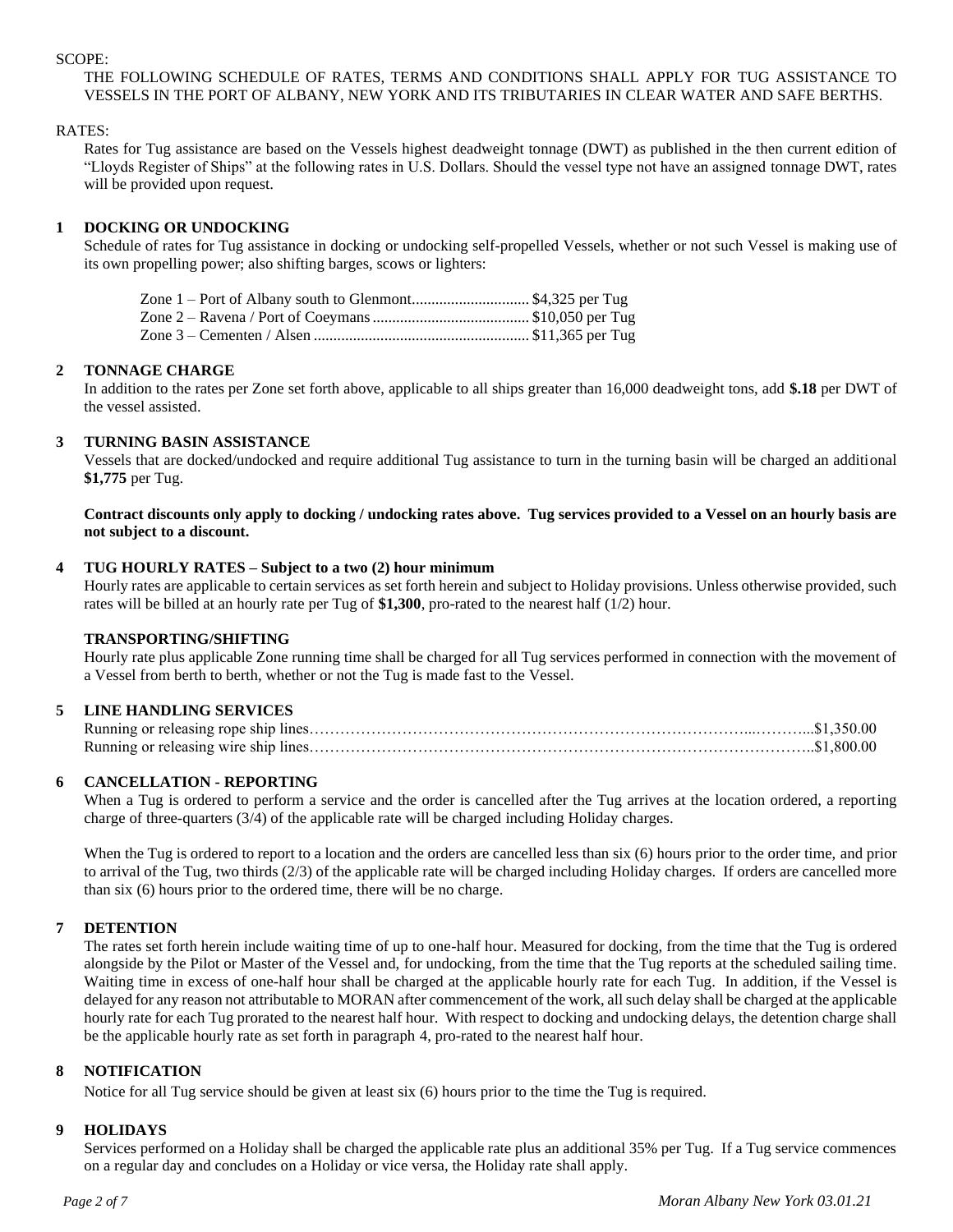Holidays observed: New Year's Day, Martin Luther King Birthday, President's Day, Easter Sunday, Memorial Day, Independence Day, Labor Day, Veterans Day, Thanksgiving, Christmas, and any National Holiday hereafter designated by the Federal government.

## **10 ICE CHARGES**

When a Tug providing services to a Vessel is operating in ice conditions, the rate charged for that Tug shall be increased by fifty percent (50%) over the applicable rate and /or hourly rate set forth herein.

When it is necessary for a Tug to break ice in connection with docking or undocking a Vessel, or to clear an ice bound slip for any reason, said service will be charged at an hourly rate of \$1,950.00 per Tug, measured from Tug station to Tug station. No running time will be charged if the Tug used to break ice is also used in the Docking and Undocking operation. The hourly rate applicable to ice breaking will be pro-rated to the nearest half (1/2) hour.

#### **11 TAXES**

Any transportation, use, sales or any similar federal, state or local taxes or fees levied with respect to the provision of services hereunder shall be paid by OWNERS. Any such exactions shall appear as a separate line item on MORAN'S service invoices.

#### **12 FUEL SURCHARGE**

All rates published in this Schedule are subject to prevailing fuel surcharges.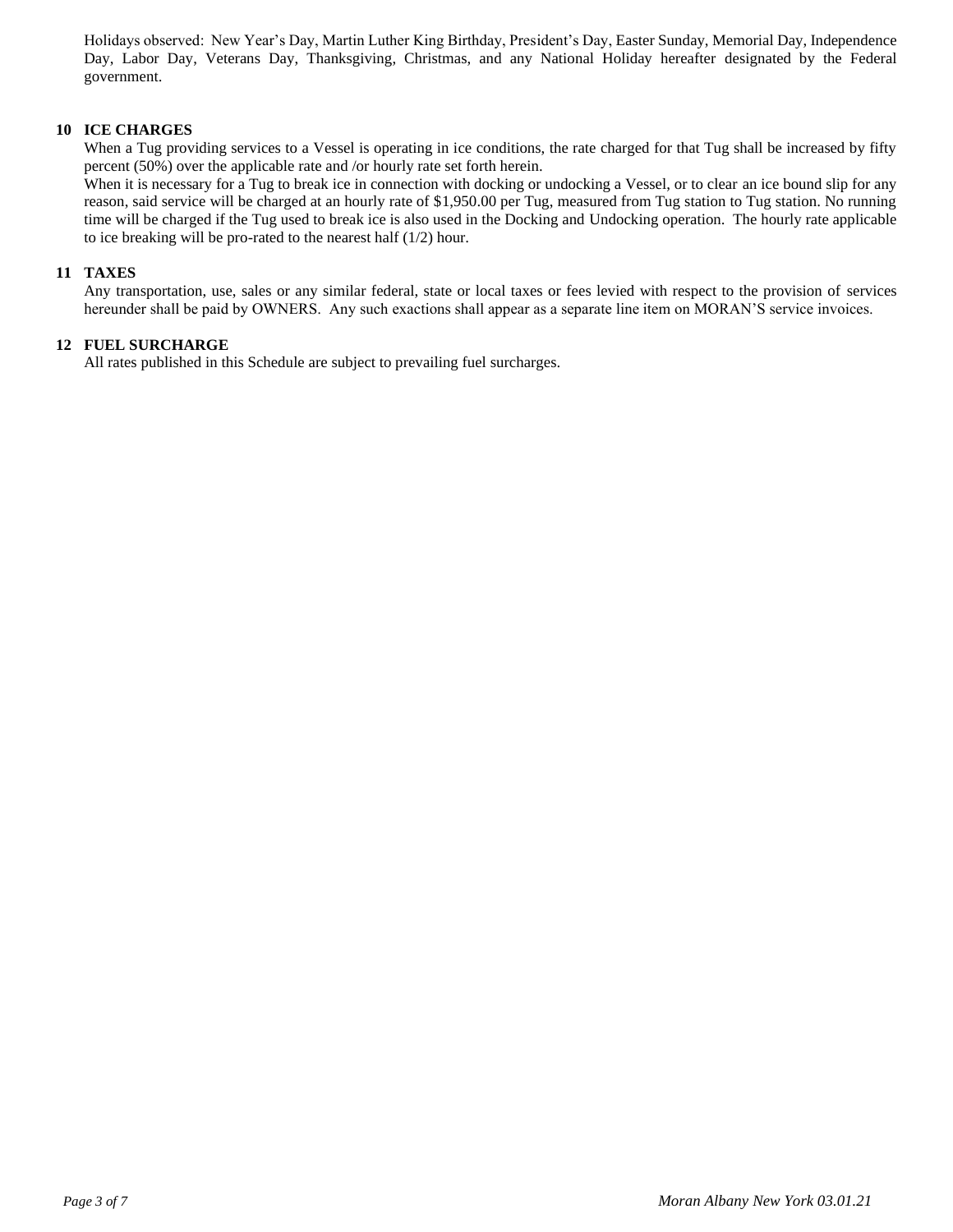# **TERMS AND CONDITIONS**

## **DEFINITIONS**: As used herein, the following terms shall mean:

**"Deadship":** shall mean a Vessel that at the commencement of any services requested from and provided by MORAN does not have use of, or which will not be using, its propelling power and/or steering.

**"Escort / Tethered Tugs":** the services in which a Tug is requested or required to attend upon a Vessel during transit and extended beyond the limits of standard operations. Tethering shall mean a Tug's line is attached to the Vessel during this service.

**"MORAN":** shall Moran Towing Corporation, Moran Albany, a division of Moran Towing Corporation, and its successors.

**"Owners":** shall mean, collectively, the owner, charterer, operator and manager of the Vessel receiving Tug Services from Moran.

**"Schedule":** shall mean the Schedule of Rates, Terms and Conditions for the applicable port that is in effect on the date that Tug services are rendered to a Vessel. A current copy of the Schedule may be found on MORAN's webpage at [www.morantug.com.](http://www.morantug.com/)

**"Tug" or Tugs":** shall mean the Tugboats provided or arranged by MORAN to perform the requested Tug services.

**"Tug Interests":** shall mean MORAN, the Tugs, their respective owners, affiliates, operators, charterers, managers, underwriters, masters and crews.

**"Tug Station":** shall mean the Tug's customary berth at the MORAN facility or, if applicable, the berth or other place from which the Tug departed to perform the Tug Services and/or to which it proceeded following the provision of such services.

**"Vessel":** Shall mean a vessel that receives Tug services.

## **1 DEADSHIP AND OTHER SERVICES**

Rates for Deadship moves and for all other services not covered by the above rates, will be furnished upon request. For all services rendered to Deadships, MORAN and OWNERS agree as follows:

In consideration of the uncertain towage characteristics of a Deadship and of MORAN's agreement to furnish Tug services to said Deadship hereunder, OWNERS agree (i) to maintain hull and machinery insurance in an amount at least equal to the full value of the Deadship, (ii) to maintain full form protection and indemnity insurance in an amount not less than one hundred million dollars (\$100,000,000.00) and (iii) to name Tug Interests as named assureds or joint members (as applicable) with waiver of subrogation in favor of said assureds in all said policies. OWNERS shall be responsible to Tug Interests for any deductibles maintained with respect to said insurances. OWNERS further agree to provide to MORAN proper evidence of such insurance prior to commencement of a Deadship move. For an absence of doubt, it is the intent of this paragraph to extend Tug Interests, as primary cover for any liability arising out of performance of services hereunder to a Deadship for which Tug Interests may be liable, the enumerated insurances maintained by OWNERS on the Vessel assisted.

The Limitation of Liability terms set forth in Paragraph 6 shall apply to all Tug services rendered to Deadships. OWNERS shall make all necessary arrangements for a master and, if required or deemed advisable, a duly licensed pilot to serve aboard the Deadship, and to direct the navigation of the flotilla. In the event that OWNERS utilize a pilot, the pilot shall be deemed the borrowed servant of the Deadship assisted and her owner or operator for all purposes and in every respect, his services while so engaged being the work of the Deadship assisted, her owner and operator, and being subject to the exclusive supervision and control of the Deadship's master or OWNERS' other command personnel aboard. MORAN's Tugs will act in accordance with the direction of the pilot and master, as applicable.

## **2 VESSELS AGROUND OR IN DISTRESS**

Rates for Tug services to Vessels aground or in distress or when performed during heightened Coast Guard port conditions will be furnished upon request. The provision of such Tug services to any Vessel aground or in distress or during heightened Coast Guard port conditions shall be subject to the terms and conditions of this Schedule in all instances. However, MORAN reserves the right to perform such Tug services under different terms and conditions to be agreed, dependent upon the particulars of the specific event.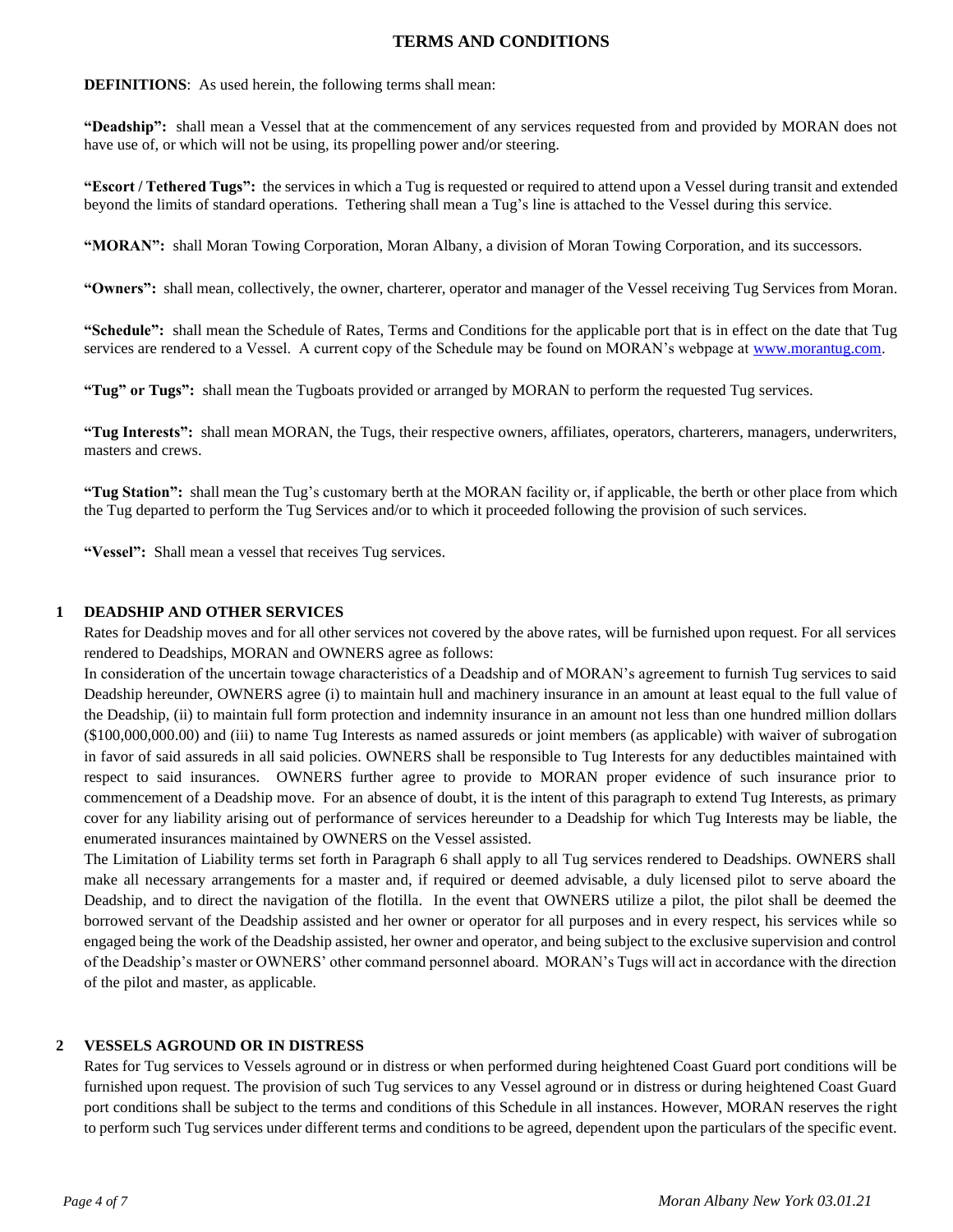# **3 EMPLOYMENT OF OTHER TUGS**

All or part of any service performed hereunder may be subcontracted without notice to OWNERS. Any such subcontractor shall be considered an independent contractor and not an agent, servant or employee of MORAN. If at any time MORAN Tugs are not conveniently available for the required services MORAN will endeavor to designate or engage other Tugs to provide service, but MORAN shall not be liable for damages in case it is not able, at any time, for any reason, to furnish such service. Any Tug designated or engaged by MORAN to perform services under this Schedule, and its owners, master and crews shall, while performing such services, have the benefit of all provisions herein. However, if for any reason, at any time, MORAN is unable to have Tugs owned or specified by it on hand to serve OWNERS' Vessels, OWNERS are at liberty to engage any other Tugs to serve it at such time but without the right to charge MORAN any difference in price. In agreeing to endeavor to provide this service, it is understood and agreed that MORAN does not either expressly or impliedly warrant the seaworthiness, power or equipment of the Tugs or the competency of the crew of the Tug or Tugs engaged by MORAN to supply services under this Schedule.

#### **4 FORCE MAJEURE**

Tug Interests shall not be responsible or liable for any expense, loss, damage or claim whatsoever caused by or resulting from delays, failures or omission hereunder in the performance of services due to strikes, lockouts, labor disturbances, riots, fire, earthquakes, storms, lightning, epidemics, war, disorders, acts of God, acts of the public enemy, port congestion, mechanical breakdowns, shortage of Tugs, priorities in service, or any other cause whatever beyond their control.

#### **5 DAMAGE CLAIM TIME LIMITS AND FORUM**

OWNERS shall notify MORAN of any damage to the Vessel that allegedly occurred during the performance of services hereunder. Such notice shall be in writing and shall be delivered as soon as practicable, but not later than 48 hours following occurrence. MORAN shall be afforded an opportunity to inspect or survey such damage before commencement of any repairs. Any action in any forum to recover damages from Tug Interests, or any of them, shall be commenced within one year after the occurrence giving rise to the claim, failing which said claim shall be deemed waived. This Schedule shall be governed by and construed in accordance with the Maritime Law of the United States and, to the extent not in conflict therewith, by the laws of the state of New York, excluding its conflict of laws rules. The parties agree that any proceeding involving this Schedule or the Tug Services performed hereunder shall be brought in the United States District Court for the Southern District of New York or, if said court shall not have jurisdiction thereof, then in a state court of competent jurisdiction sitting in New York County, New York. Tug Interests and Owners irrevocably waive their right to trial by jury with respect to any claim or dispute arising in whole or in part out of the terms and conditions of this contract or the provision of Tug Services to a Vessel.

#### **6 LIMITATION OF LIABILITY**

a. The furnishing of any service or anything done in connection therewith shall not be construed to be or to give rise to a personal contract, and it is understood that Tug Interests, shall have the benefit of all exemptions from, and limitations of, liability to which an owner of a vessel is entitled under the Limitation of Liability Statutes of the United States. MORAN WARRANTS THE EXERCISE OF REASONABLE CARE IN THE PERFORMANCE OF TUG SERVICES BUT DISCLAIMS ALL OTHER WARRANTIES EXPRESSED OR IMPLIED, INCLUDING ANY WARRANTY OF WORKMANLIKE SERVICE.

b. Unless entitled to immunity or to defenses to, exemptions from and limitations of liability provided under this Schedule or under any applicable law, rule or regulation that would reduce their liability to an amount less than that hereinafter set forth, Tug Interests shall be liable, only to the extent of their negligence, which negligence shall not be assumed but shall be affirmatively proven, for claims, demands, causes of action, liabilities and costs (including third party claims) arising out of or in connection with any occurrence or series of occurrences related to the provision of Tug services or line handling pursuant to this Schedule up to a maximum aggregate amount of two hundred fifty thousand dollars (U. S. \$250,000.00). OWNERS understand and agree that Tug services provided hereunder are rendered at all times under the supervision and command of OWNERS' servants, (including the Master of the Vessel being assisted and docking pilots), or of State pilots, none of whose actions or inactions may be imputed to the Tug Interests. OWNERS further understand and agree that the rates charged by or on behalf of MORAN for Tug services are predicated upon the limitations of liability and the indemnities set forth in this Schedule. Should OWNERS desire that Tug Interests retain liability in excess of two hundred fifty thousand dollars (U.S. \$250,000.00) they must notify MORAN in writing, whereupon MORAN will quote rates for Tug services hereunder predicated on higher liability limits. Any such quote must be accepted by OWNERS in writing at least twenty-four (24) hours prior to commencement of Tug services to the Vessel, failing which the rates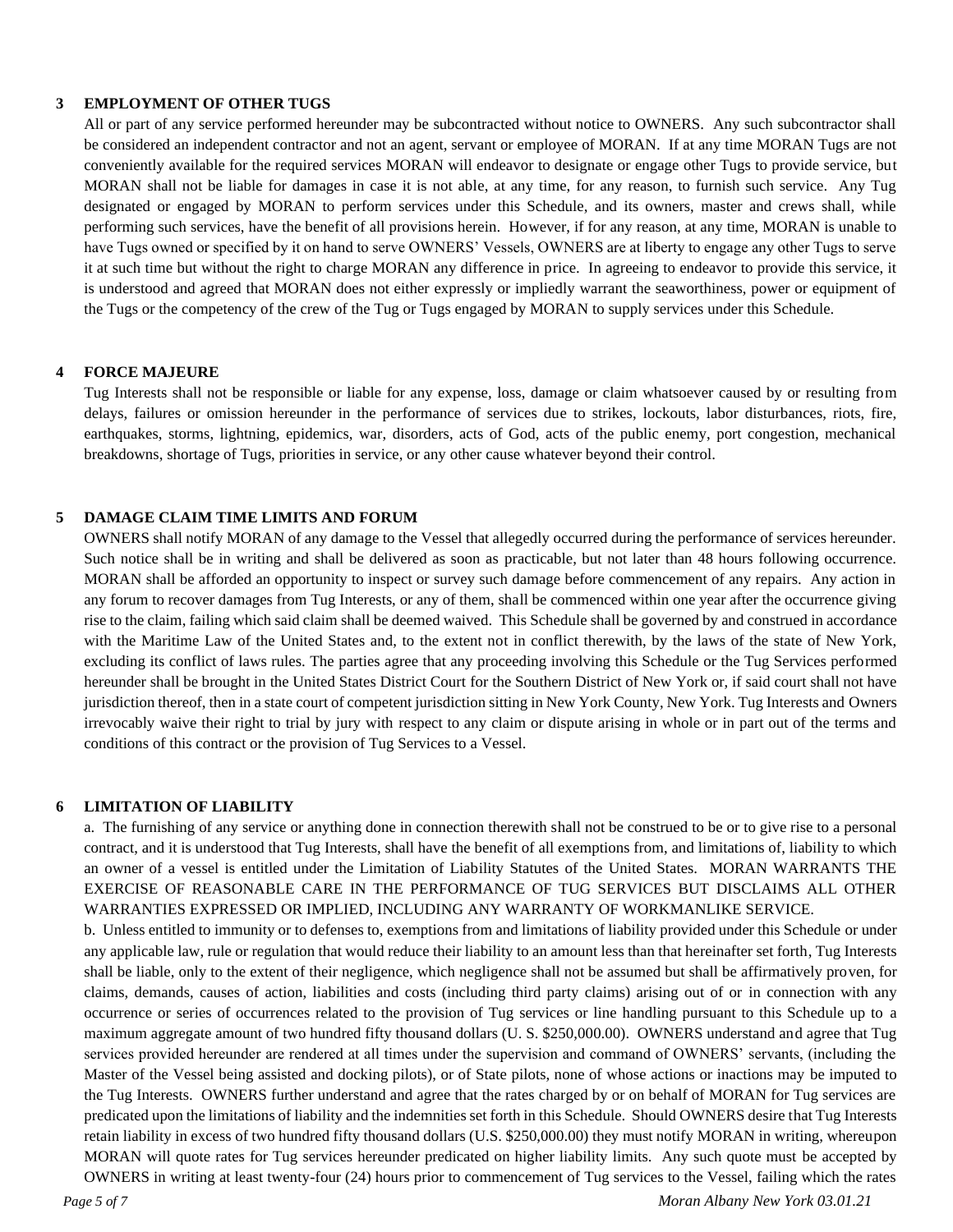and liability limitations otherwise provided herein shall prevail. Nothing herein shall be construed to waive or limit the right of Tug Interests to assert any defenses to liability available to them or to avail themselves of any rights of limitation or exemption from liability under any applicable law, rule, or regulation.

c. OWNERS and any Vessel assisted hereunder assume all risk of, and shall indemnify Tug Interests from and against, any and all loss or damage sustained by OWNERS, by Tug Interests or by any other vessel, property or person that results from the parting, heaving or sudden movement of any hawser or other line, by whomsoever furnished or howsoever caused.

d. Notwithstanding anything to the contrary in this Schedule or elsewhere, OWNERS understand and agree that the rates charged hereunder are also predicated on agreement that the Tug Interests shall have no liability for any consequential, punitive, exemplary or special damages of any kind howsoever arising.

e. OWNERS agree to indemnify, defend and hold harmless the Tug Interests from and against any and all claims, demands, causes of action, liabilities and costs (including attorneys' fees, penalties, fines and third party claims of whatever nature) that are attributable to the acts or omissions, whether or not negligent, of the Tug Interests, or any of them, or to the unseaworthiness of any Tug and which arise out of or in connection with any occurrence or series of occurrences related to the provision of Tug services or line handling pursuant to this Schedule to the extent that they exceed, in the aggregate, the applicable amounts set forth in subparagraph 6(b) above. The parties intend for this indemnity to apply in all instances including, without limitation, allision, collision, personal injury, fire, explosion, grounding, oil spills and third-party claims. OWNERS warrant that they possess sufficient and adequate insurance on the Vessels assisted pursuant to this Schedule, including hull and machinery, P&I, cargo and pollution coverage to comply with all applicable laws and to respond for any losses arising out of or connected in any way with the Tug services provided hereunder, with all rights of subrogation for losses under said insurances waived as to Tug Interests and with Tug Interests entitled to all benefits under said insurances of a named assured or joint member, as applicable.

f. Nothing herein shall preclude MORAN from recovering from any responsible party for any damages sustained by any Tugs providing service hereunder.

## **7 PILOTAGE**

a. MORAN does not furnish pilots or pilotage, so that whenever any licensed pilot, or a captain of any Tug which is furnished to or is engaged in the service of assisting a Vessel participates in directing the navigation of such Vessel, or in directing the assisting Tugs, from on board such Vessel or from elsewhere, it is agreed that he becomes the borrowed servant of the Vessel assisted and her owner or operator for all purposes and in every respect, his services while so engaged being the work of the Vessel assisted, her owner and operator, and being subject to the exclusive supervision and control of the Vessel's personnel. Any such service performed by any such person is beyond the scope of his employment, if any, for MORAN and Tug Interests shall not be liable for any act or omission of any such person. The provisions of this paragraph may not be changed or modified in any manner whatsoever except by written instrument signed by an officer of MORAN.

b. With respect to Vessels that are not owned by the person or company ordering the Tug service, it is understood and agreed that such person or company warrants that it has authority to bind the Vessel owners to all the provisions of this Schedule, and agrees to indemnify and hold Tug Interests harmless from all damages and expenses that may be sustained or incurred in the event and in consequence of such person or company not having such authority.

c. In consideration of MORAN transporting the pilot without charge to and/or from the Vessel being assisted hereunder, OWNERS agree that they shall indemnify, defend, and hold harmless Tug Interests from and against any and all claims, demands, causes of actions, liabilities and costs (including attorney's fees) incurred in connection with or arising out of any claim by or on behalf of a pilot for personal injury or death sustained while being transported by MORAN to or from the Vessel being assisted, excepting only any injury sustained by said pilot to the extent attributable to the gross or willful negligence of MORAN. As used herein, the term "being transported by MORAN" shall include, without limitation, all time when the pilot is (i) present on MORAN's shoreside premises enroute to or from the Vessel being assisted and (ii) boarding, on board or disembarking from a Tug or other vessel supplied by or on behalf of MORAN. As used herein, the term "pilot" shall also include any assistant pilot, trainee, or other person who may accompany the pilot in any capacity.

#### **8 CONTRACT TERMINATION**

If at any time during the term hereof, MORAN reasonably concludes that the solvency or financial condition of OWNERS is threatened it may, in its sole discretion, cancel this contract, such cancellation to take effect immediately upon receipt by OWNERS of email or other written notification thereof. If, subsequent to cancelation, OWNERS provide to MORAN evidence concerning their ability to meet their current and future financial obligations, MORAN may, in its sole discretion, elect to reinstate this contract effective upon receipt by OWNERS of email or other written notification thereof.